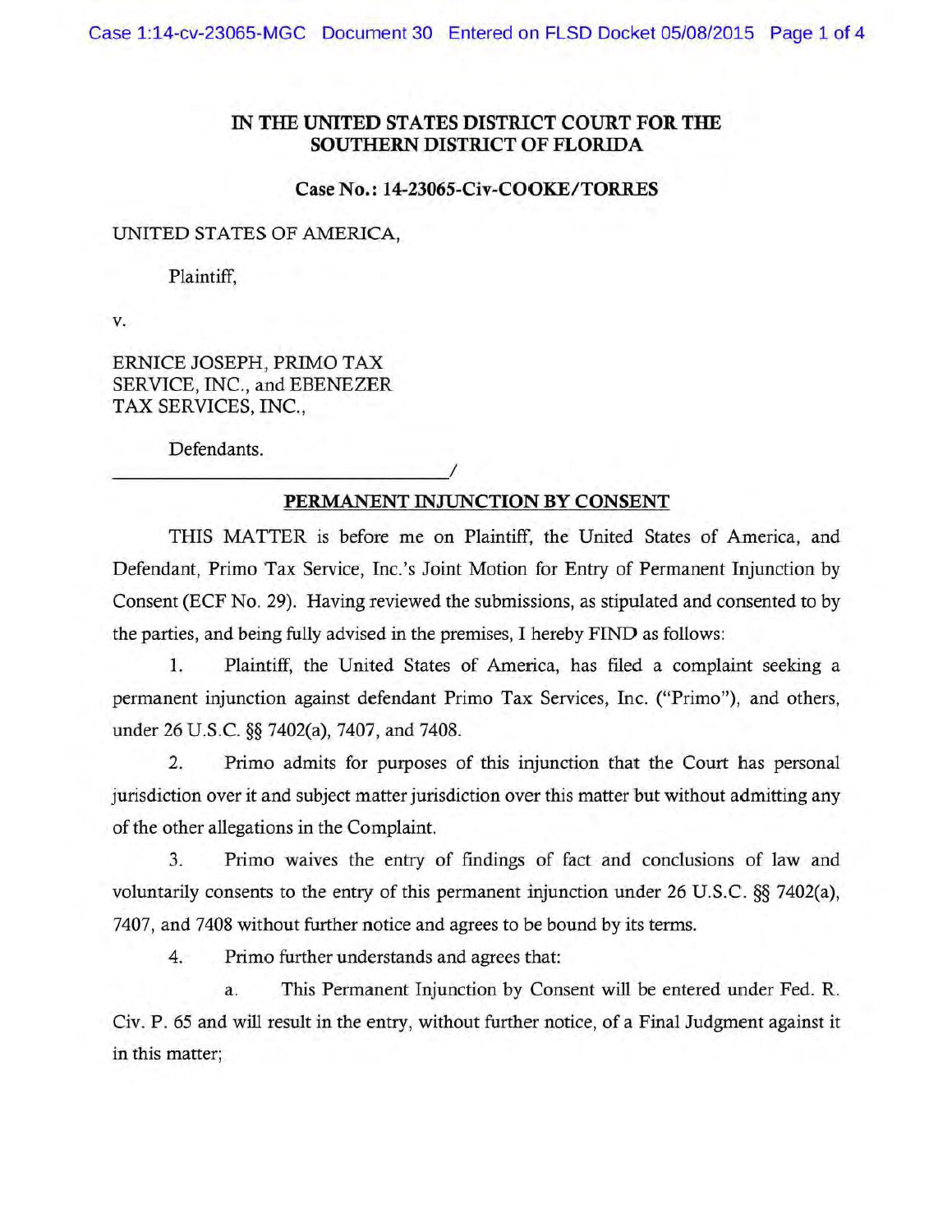b. Primo waives any right it may have to appeal from this Permanent Injunction by Consent;

c. The Court will retain jurisdiction over this matter for the purpose of implementing and enforcing the Permanent Injunction by Consent;

d. If Primo violates this injunction, it may be subject to civil and criminal sanctions for contempt of court;

e. The United States may conduct full post judgment discovery to monitor compliance with this injunction; and.

f. Entry of this Permanent Injunction by Stipulation and Consent resolves only this civil injunction action, and neither precludes the United States, or any of its agencies, from pursuing any other current or future civil or criminal matters or proceedings, nor precludes Primo from contesting its liability in any other matter or proceeding.

I. Accordingly, it is hereby ORDERED and ADJUDGED pursuant to 26 U.S.C. §§ 7402(a), 7407, and 7408, that defendant Primo and any other person or entity acting in concert and/or participation with it are PERMANENTLY ENJOINED from directly or indirectly, by use of any means or instrumentalities:

A. preparing or assisting in the preparation or filing of federal tax returns, amended returns, and other related documents and forms for others;

B. preparing or assisting in the preparation or filing of federal tax returns that they know will result in the understatement of any tax liability or the overstatement of federal tax refunds;

C. engaging in any activity subject to penalty under 26 U.S.C. §§ 6694, 6695, and 6701; and

D. engaging in any other conduct which substantially interferes with the proper administration and enforcement of internal revenue laws.

II. It is FURTHER ORDERED and ADJUDGED that Primo, within thirty (30) days of entry of this Permanent Injunction by Consent, turn over to the United States a list with the name, address, telephone number, e-mail address (if known), and social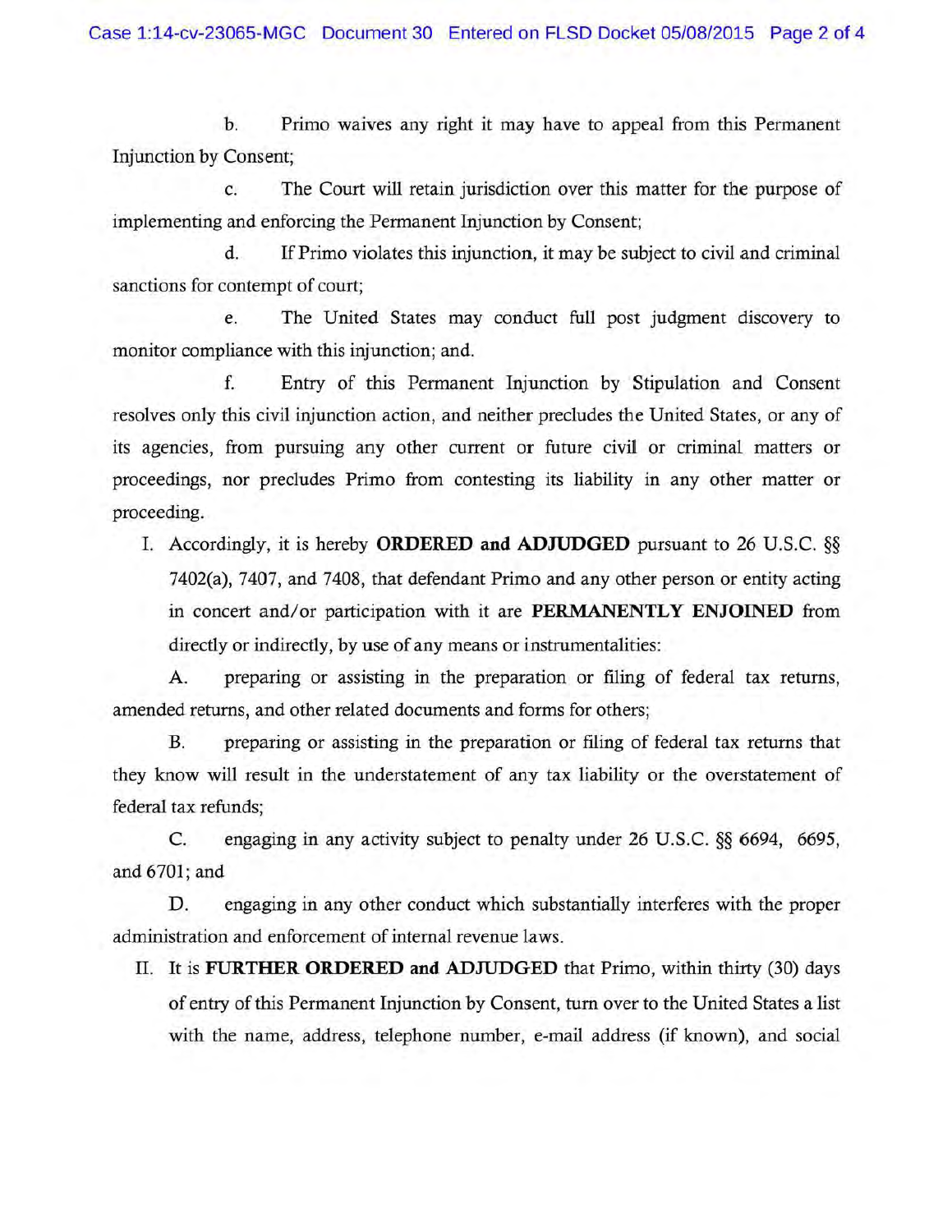security number or other taxpayer identification number of all customers for whom it prepared returns after January 1, 2011;

- III. It is **FURTHER ORDERED and ADJUDGED** that Primo, within thirty (30) days of entry of this Permanent Injunction by Consent, contact by United States mail and, if an e-mail address is known, by e-mail, all persons for whom Primo prepared a federal tax return since January 1, 2011, to inform them of the permanent injunction entered against Primo, including sending a copy of the order of permanent injunction but not enclosing any other documents or enclosures unless agreed to by counsel for the United States or approved by the Court;
- IV. It is **FURTHER ORDERED AND ADJUDGED** Primo provide a copy of this Permanent Injunction by Consent to all of Primo's principals, officers, managers, employees, and independent contractors within fifteen days, and provide to counsel for the United States within 30 days a signed and dated acknowledgment or receipt of this Permanent Injunction by Consent for each person to whom Primo provided a copy of it;
- V. It is **FURTHER ORDERED and ADJUDGED** that Primo, within forty-five (45) days of entry of this Permanent Injunction by Consent, file with the Court a sworn certificate stating that it has complied with paragraphs II, III, and IV of this Permanent Injunction by Consent;
- VI. It is **FURTHER ORDERED and ADJUDGED** that Primo maintain records of its compliance with paragraphs I, II, III, and IV of this Permanent Injunction by Consent, which may be produced to the Court, if requested, or to the United States pursuant to paragraph IX, below;
- VII. It is **FURTHER ORDERED AND ADJUDGED** that the Internal Revenue Service is authorized to revoke any Preparer Tax Identification Number (PTIN) that is held by, or assigned to, or used by Primo, pursuant to 26 U.S. C. Section 6109;
- VIII. It is **FURTHER ORDERED AND ADJUDGED** that the Internal Revenue Service is authorized to revoke any Electronic Filing Identification Number (EFIN) held by, assigned to, or used by Primo; and